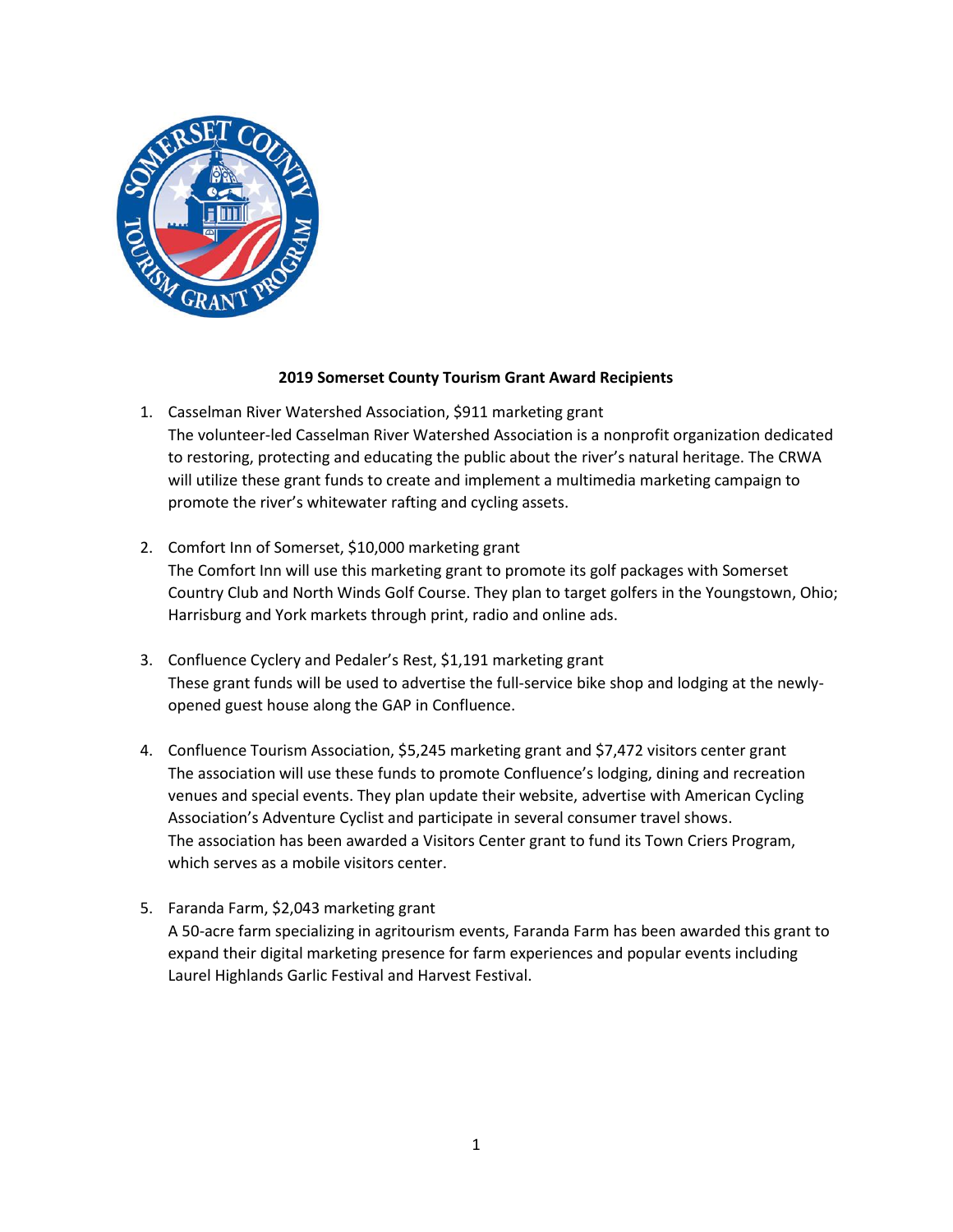6. Friends of Flight 93, \$14,556 marketing grant

The Friends of Flight 93 is the official nonprofit supporting partner of the National Park Service to tell the heroic story of Flight 93. The group has been awarded this grant for a revamped multimedia marketing campaign featuring billboards, print and digital marketing and participation in numerous consumer travel shows to target individuals, families, school groups and the motorcoach industry.

- 7. Great Allegheny Passage/Allegheny Trail Alliance, \$19,275 marketing grant The Allegheny Trail Alliance is the coalition of trail organizations who have built, managed and maintained the Great Allegheny Passage. The ATA has been awarded this marketing grant to develop a new website, mobile app and social media advertisements and create and distribute an updated map and brochure.
- 8. Hostel on Main, \$7,600 marketing grant Near the Rockwood access point of the Great Allegheny Passage, The Hostel on Main offers bikers, hikers and skiers comfortable accommodations. The Hostel has been awarded this grant to be used toward print and online advertisements and social media marketing campaigns.
- 9. Huston's Haunted Hollow, \$5,000 marketing grant

Opened in 1997 as a small "boo barn" walk-through, Huston's Haunted Hollow has grown into a full horror theme park with six attractions and was recently named one of "America's Most Haunted Attractions" and "Most Anticipated Haunted Houses of 2018." This grant will be used for the creation and implementation of a geo-targeted digital marketing campaign.

- 10. Jennerstown Speedway, \$45,393 marketing grant One of the oldest short tracks in the United States, Jennerstown Speedway welcomed more than 100,000 visitors over the course of 14 weeks in 2018. This marketing grant will be used to promote the speedway's schedule of events, including four nationally-televised races, the Must See Stock Car Series races and a new event, All Star Monster Trucks on July 27, 2019.
- 11. Laurel Arts, \$6,794 marketing grant

The arts and cultural hub of Somerset County, Laurel Arts is receiving a marketing grant to promote year-round events including the popular Somerfest. Plans include website redesign, brochure development and distribution, social media and digital marketing.

12. Laurel Highlands Heritage Festivals Marketing Cooperative, \$6,000 marketing grant This collaborative marketing effort promotes four of the region's heritage-themed festivals including Somerset County's Farmers and Threshermans Jubilee and Mountain Craft Days. The group has been awarded a marketing grant for digital advertising, as well as television and billboard advertising.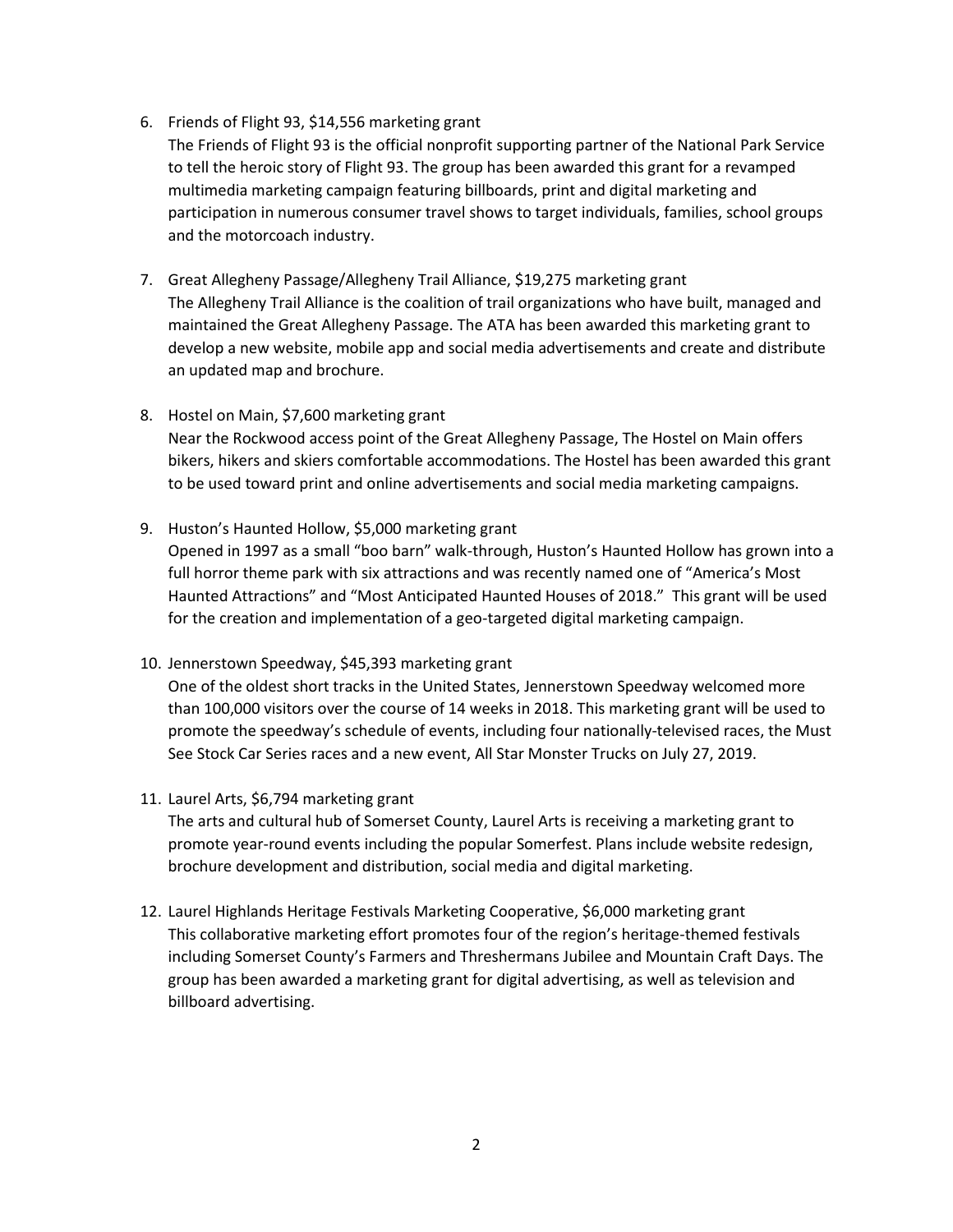13. Levi Deal Mansion B&B, \$4,000 marketing grant

A luxury inn located in Meyersdale whose visitors are predominantly Great Allegheny Passage trail users, the Levi Deal Mansion will use this marketing grant for print and digital advertisements, as well as a targeted direct mail campaign.

14. Listie Volunteer Fire Company, \$4,631 marketing grant

This all-volunteer organization has been awarded this grant to promote the Listie Nationals 2019 competitive truck pull event. Proposed media includes billboards, brochures and television and radio commercials.

15. Maple Leaf Outfitters, \$1,554 marketing grant

Now in its second season, Maple Leaf Outfitters provides hikers and bikers on the GAP with outdoor trip planning including scheduling, shelter reservations, camp set-up, transportation for gear and personal belongings and trip provisions to provide visitors with a hassle-free experience. These grant funds will be used to create a multimedia campaign to promote their services.

16. Mayapple Marketplace, \$3,525 marketing grant

A general mercantile featuring Pennsylvania-made goods, Mayapple Marketplace, in partnership with Old Town Distillery, The Experience Farm, Pearson Pottery and Summer Smiles Honey Farm, will utilize this grant for brochure design, creation and distribution, as well as roadside signage to entice visitors to Flight 93 National Memorial to explore Stoystown.

17. Merchant Village, \$3,500 marketing grant

A new fully-staffed indoor vendor, crafter and farmer's market, Merchant Village offers a onestop shop for Somerset County goods such as honey, maple syrup, baked goods, doll clothes, arts and crafts and more. The organization has been awarded these funds for brochure distribution, social media advertising and billboard signage.

18. Middlecreek Township, \$3,807 marketing grant

Somerset County is home to 10 charming covered bridges, which are beloved by visitors and residents alike. This marketing grant will be used to create interpretive signage at the Barronvale Covered Bridge.

- 19. Mountain Playhouse, \$5,000 marketing grant Pennsylvania's oldest professional stock theater and a Somerset County cultural icon, Mountain Playhouse has been awarded a marketing grant for print and digital advertising with the Pittsburgh Cultural Trust and television advertisements with KDKA.
- 20. Mountain Ridge Trails Resort, \$10,000 marketing grant

The largest privately-owned ATV trail system in Pennsylvania, Mountain Ridge Trails Resort has more than 100 miles of trails on 2,500 acres for ATV, UTV and dirt bike enthusiasts. The resort will use this award for billboard signage along the Turnpike, brochure distribution and digital marketing efforts with Google Adwords.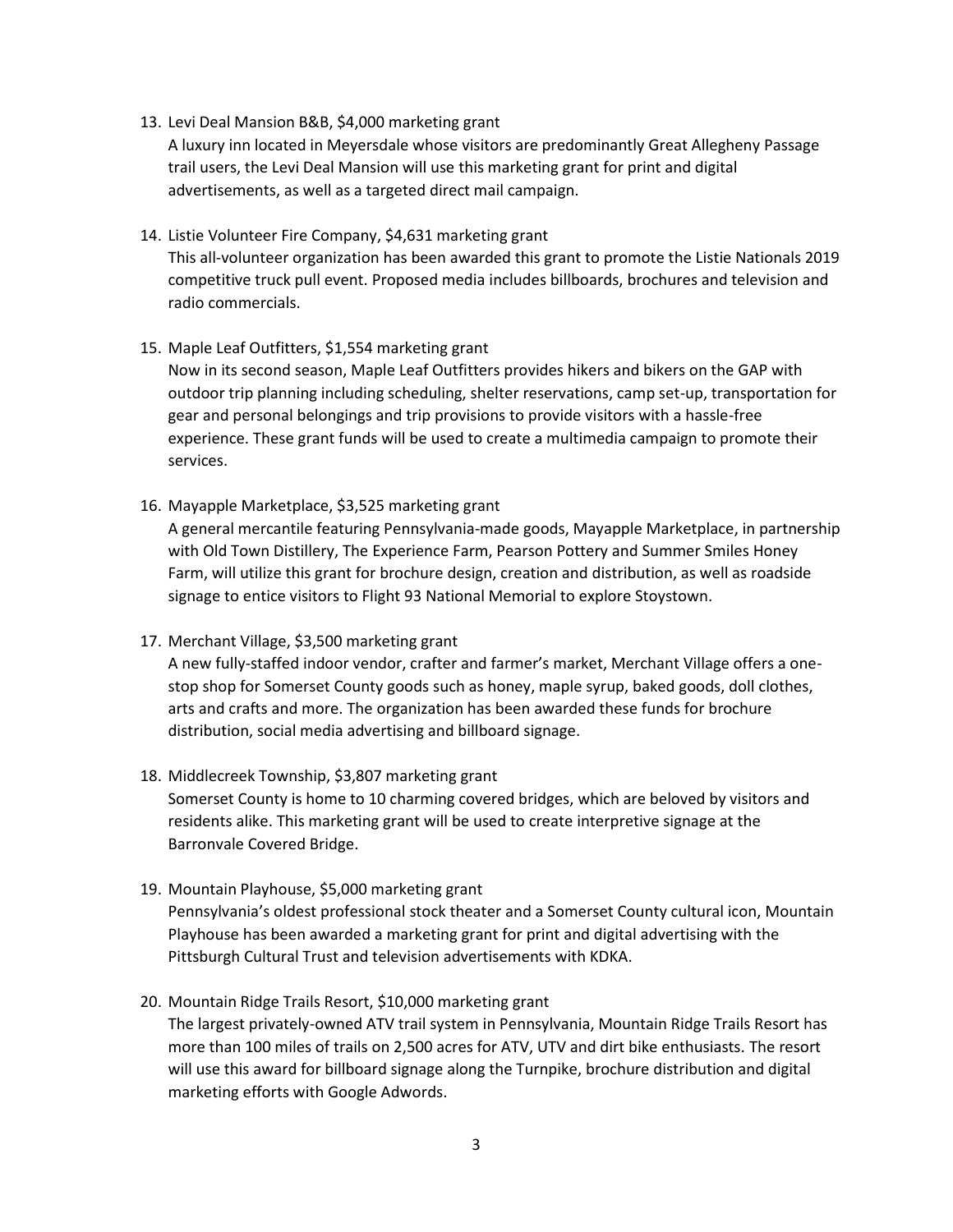21. New Centerville & Rural Volunteer Fire Company/Farmers and Threshermans Jubilee, \$7,379 marketing grant

Celebrating its 66th anniversary this summer, the Farmers and Threshermans Jubilee attracts hundreds of visitors to Somerset County who want to learn more about the history of farming in our area and enjoy steam engines and tractor pulling. This marketing grant will be used to promote the five-day event through billboard signage and print and radio advertising.

22. Paddler's Lane Retreat, \$3,250 marketing grant

Located along the Youghiogheny River in Confluence, Paddler's Lane Retreat offers vacation rentals, a bed and breakfast and a tenting campground. This marketing grant will be used to create a new website highlighting things to see and do in the region, as well as search engine optimization and professional photography.

23. Pennsylvania Maple Festival, \$5,000 marketing grant

Thousands of visitors head to Meyersdale each spring for one of Pennsylvania's sweetest festivals and learn about Somerset County's Maple Sugar industry. The organization is receiving a marketing grant to promote the festival through a multimedia advertising campaign.

- 24. Quecreek Mine Rescue Site, \$9,300 marketing grant Nearly 17 years after the miraculous rescue of nine trapped miners, the events that took place at Quecreek remain relevant today. The foundation is receiving a marketing grant for signage along the Pennsylvania Turnpike.
- 25. Rockwood Mill Shoppes and Opera House, \$12,000 marketing grant Originally a thriving lumber and feed mill dating back to the late 1800s, the Rockwood Opera House is now one of the oldest operating dinner theatres in Pennsylvania. This marketing grant will be used for a multimedia advertising campaign to promote the 2019 schedule of events.
- 26. Seven Springs Mountain Resort, \$67,500 marketing grant Pennsylvania's largest ski resort continues to grow the county's economy with its commitment to year-round events, activities and amenities. The resort has been awarded this marketing grant for an extensive winter multimedia marketing campaign focused on Baltimore, Pittsburgh and Washington, D.C. markets.
- 27. Somerset County Chamber of Commerce, \$12,500 marketing grant Representing more than 760 businesses and organizations, the chamber has been dedicated to growing the county's economy for more than 100 years. The chamber is receiving this marketing grant for advertising opportunities including seasonal billboards on the Pennsylvania Turnpike, print advertisements and brochure creation.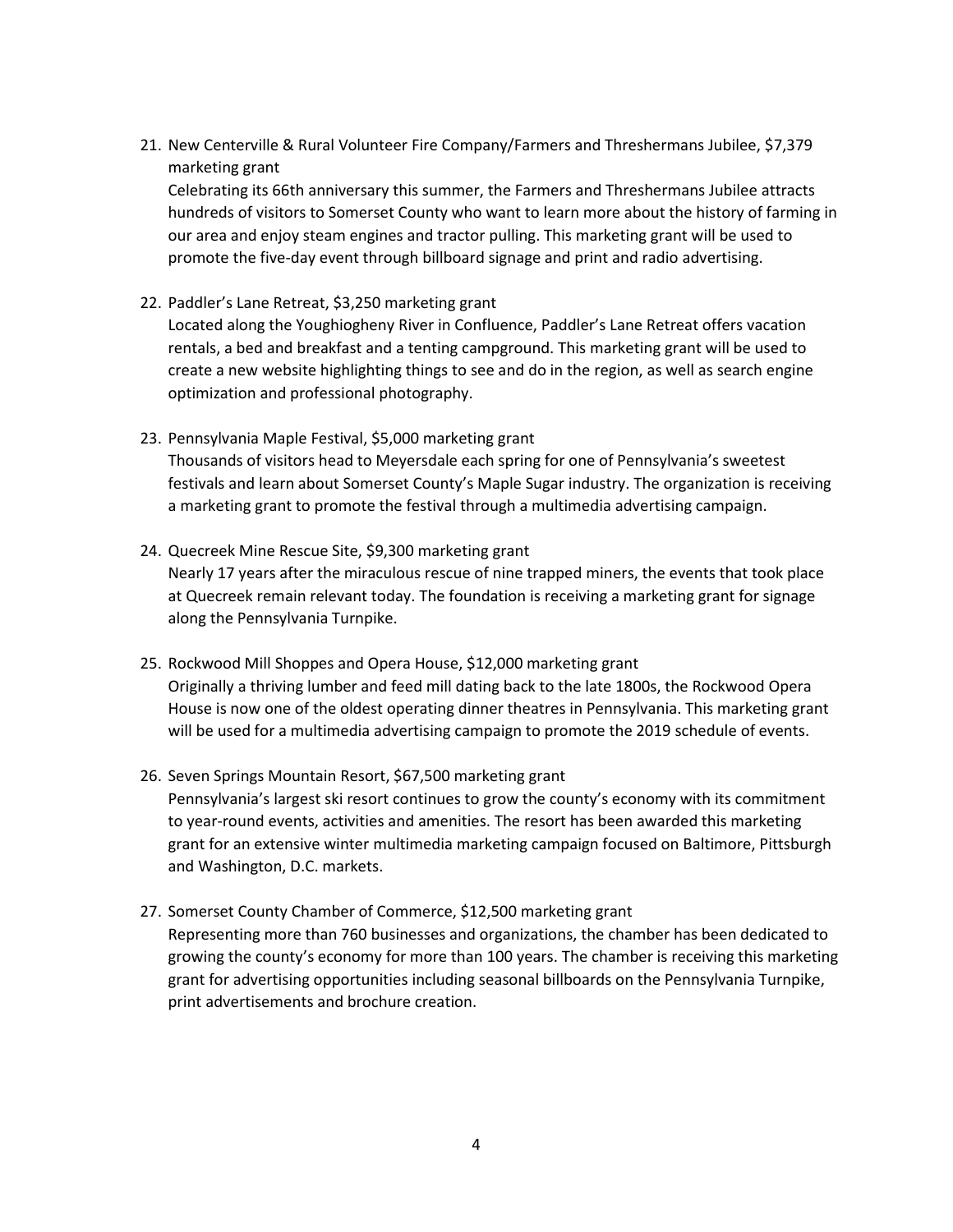- 28. Somerset County Fair Association, \$12,000 marketing grant A weeklong event that promotes the county's agricultural heritage and rural way of life, the Somerset County Fair Association will utilize this grant for print, radio, social media and outdoor advertisements targeting residents from northern Maryland and Fayette, Cambria and Bedford counties.
- 29. Somerset County Farmer's Market, \$2,500 marketing grant Farmers' markets increase in popularity every year with visitors who are drawn to these agritourism events to purchase locally-grown produce, learn about the area's farm heritage and contribute toward the preservation of farmland. The Somerset market has been awarded a marketing grant for brochure distribution, signage and print and digital advertisements.
- 30. Somerset County Rails to Trails Association/Rockwood Visitors Center, \$8,000 visitor's center grant

The SCRTA has been awarded these funds to staff a visitor's center along the Great Allegheny Passage in Rockwood.

31. Somerset Historical Center, \$7,518 marketing grant

The steward of the county's cultural heritage through its historical collections, educational programs and genealogical archives, the historical center's major event is the three-day Mountain Craft Days folk festival held each September. The center has been awarded this grant for brochure design and distribution and radio, print and television advertisements.

32. Somerset, Inc., \$10,731 marketing grant

One of the oldest and longest-running Main Street programs in the state, Somerset, Inc. will use this marketing grant to promote visits to uptown Somerset, the Somerset Scenic Six motorcycle tour routes, Chalk the Block, Fire & Ice Festival and Light Up Somerset.

33. Sugar Grove Antiques, \$3,500 marketing grant

A multi-dealer antique mall, Sugar Grove Antiques will use this marketing grant toward billboard advertisement on the Pennsylvania Turnpike and print ads in the Sunday Driver Antiques Guide.

- 34. Sunshine Luggage Shuttle, \$3,423.34, marketing grant Sunshine Luggage Shuttle was created to help travelers by providing a worry-free way to experience the GAP with the hassle of hauling luggage. The shuttle service has received this grant for brochure development and distribution and print and digital marketing initiatives.
- 35. Vin de Matrix Winery, \$2,656, marketing grant Inspired by the third brightest star in the Virgo constellation, Vindematrix or "The Grape Gatherer," Vin de Matrix Winery specializes in small batch and limited wines. The winery will utilize these funds to develop brochures and visitor-friendly directional signage.